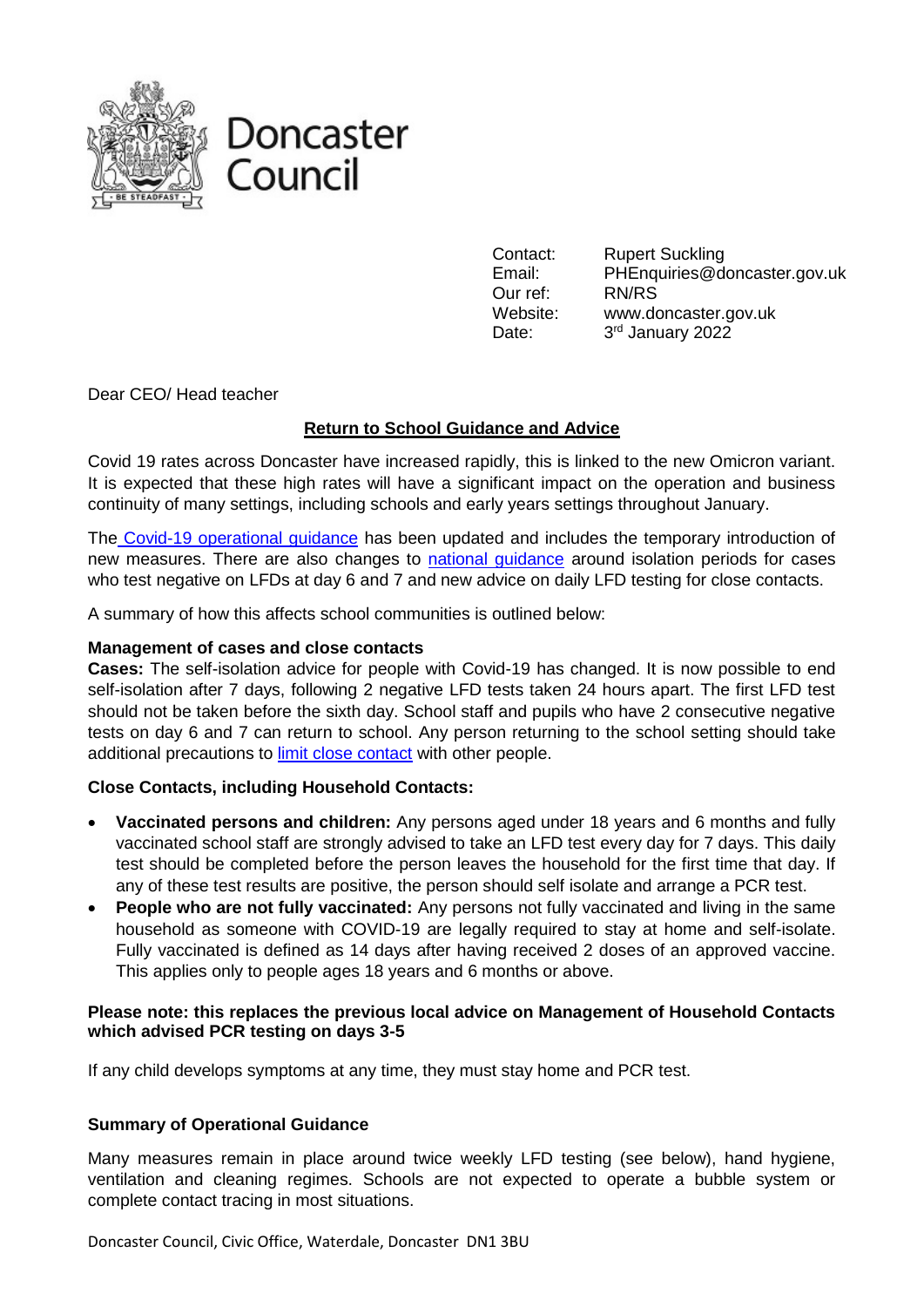**Face coverings** are now recommended for all pupils in year 7 and above, including inside classrooms. Face coverings are not required outdoors on the school site. In primary schools, it is recommended that face coverings should be worn by staff and adults (including visitors) when moving around in corridors and communal areas. This is a temporary measure and further detail is provided on page 7 in the updated [operational guidance.](https://assets.publishing.service.gov.uk/government/uploads/system/uploads/attachment_data/file/1044530/Schools_guidance_Jan_22.pdf)

**Effective ventilation** continues to be key in preventing and reducing the impact of an outbreak of COVID-19. A small number of ventilation units are being provided nationally through an application process.

**LFD (asymptomatic) testing** – School staff, secondary aged pupils and household members of any school age child should continue with twice weekly home testing. LFD testing is most effective at identifying people with the virus when they are at their most infectious period.

**PCR testing –** Any pupil or staff member with new COVID 19 symptoms should arrange PCR testing and not attend the school site.

**Vaccination** - Continue to promote vaccination to all who are eligible.

## **Additional Considerations**

Reflecting on the clusters and outbreaks we have seen in the previous term, we are locally advising the following steps while demand on local health systems is high:

- A number of outbreaks in the previous term included **school staff**, you may wish to review use of shared spaces and staff rooms, continue to encourage distancing between staff where possible and ensure any shared equipment is cleaned between uses.
- **Reduce mixing in larger groups** as much as possible as a preventative step to reduce the risk of transmission of COVID-19.
- **Limit visitors to the school** and consider whether events that bring visitors or parents into the school can be managed safely or should take place online.
- **Consider additional steps that can be taken to improve the Covid security of educational visits**, given the risk of sharing transport or a room overnight increases the chance of catching COVID-19.

## **Staff and Pupils who are Immunocompromised**

For school staff and pupils who have previously been identified as **Clinically Extremely Vulnerable (CEV**), this definition is no longer in place. However, a small number of people in Doncaster will be severely immunocompromised with those aged 12 and over eligible for a 3<sup>rd</sup> primary dose of vaccine. Severely immunocompromised individuals may consider advice from their health professional and their risk assessments reviewed regularly.

#### **Support and welfare**

The [self isolation support grant](https://www.doncaster.gov.uk/doitonline/apply-for-a-self-isolation-support-payment) remains available and the criteria and how to apply is available at the link above.

Information about local support for self-isolation is [available here,](https://www.doncaster.gov.uk/services/health-wellbeing/coronavirus-self-isolation) including a phone number for people who need additional support in self-isolation.

Thank you again for all that you have been doing to protect pupils, staff and the wider community.

Please contact Edulog at [edulog@doncaster.gov.uk](mailto:edulog@doncaster.gov.uk) or the local public health team at [PHEnquiries@doncaster.gov.uk](mailto:PHEnquiries@doncaster.gov.uk) if you need any support to manage COVID 19 situations as we move into Winter. Our colleagues at UK Health Security Agency (formerly PHE) can support with concerns about outbreaks of other infectious diseases. They can be contacted at: 0113 386 0300.